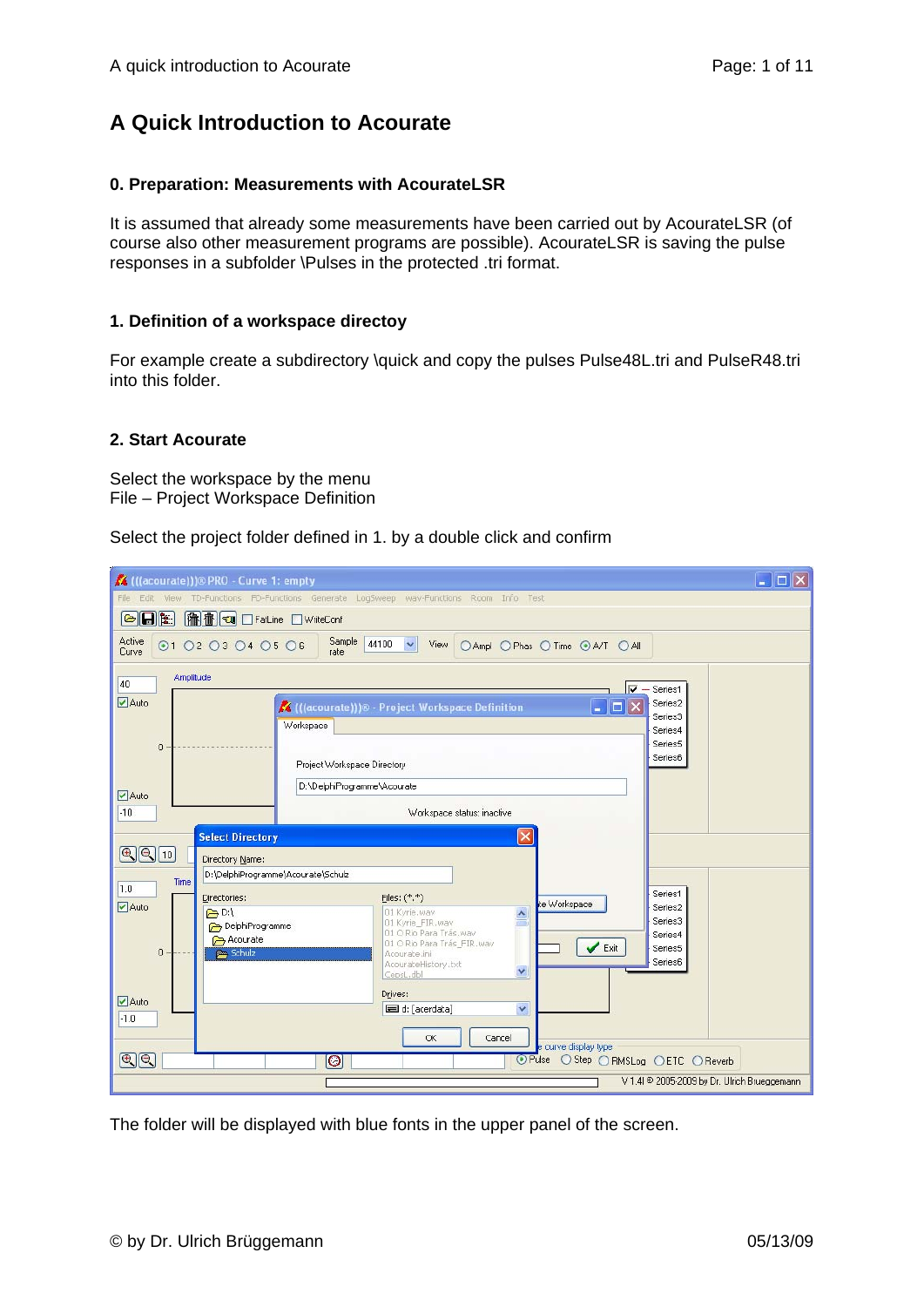## **3. Select Samplerate**

It is important to select the correct samplerate. This is the samplerate selected during the measurement. In case of AcourateLSR pulses the filename helps to get the correct rate  $(Pulse44L = 44.1 kHz, Pulse48L = 48 kHz)$ 



### **4. Open the measurement pulses**

Before opening of a file simply select the active curve by the radio buttons where the data have to be loaded into (default is curve 1)

Then open the left pulse Pulse48L.tri



Please save immediately the pulse. This way the licensed Acourate version will save the file in the standard format as Pulse48L.dbl. Acourate uses the double floating point format by default.

Then load the right side pulse. Select curve 2 before and then open the file. Save the file again.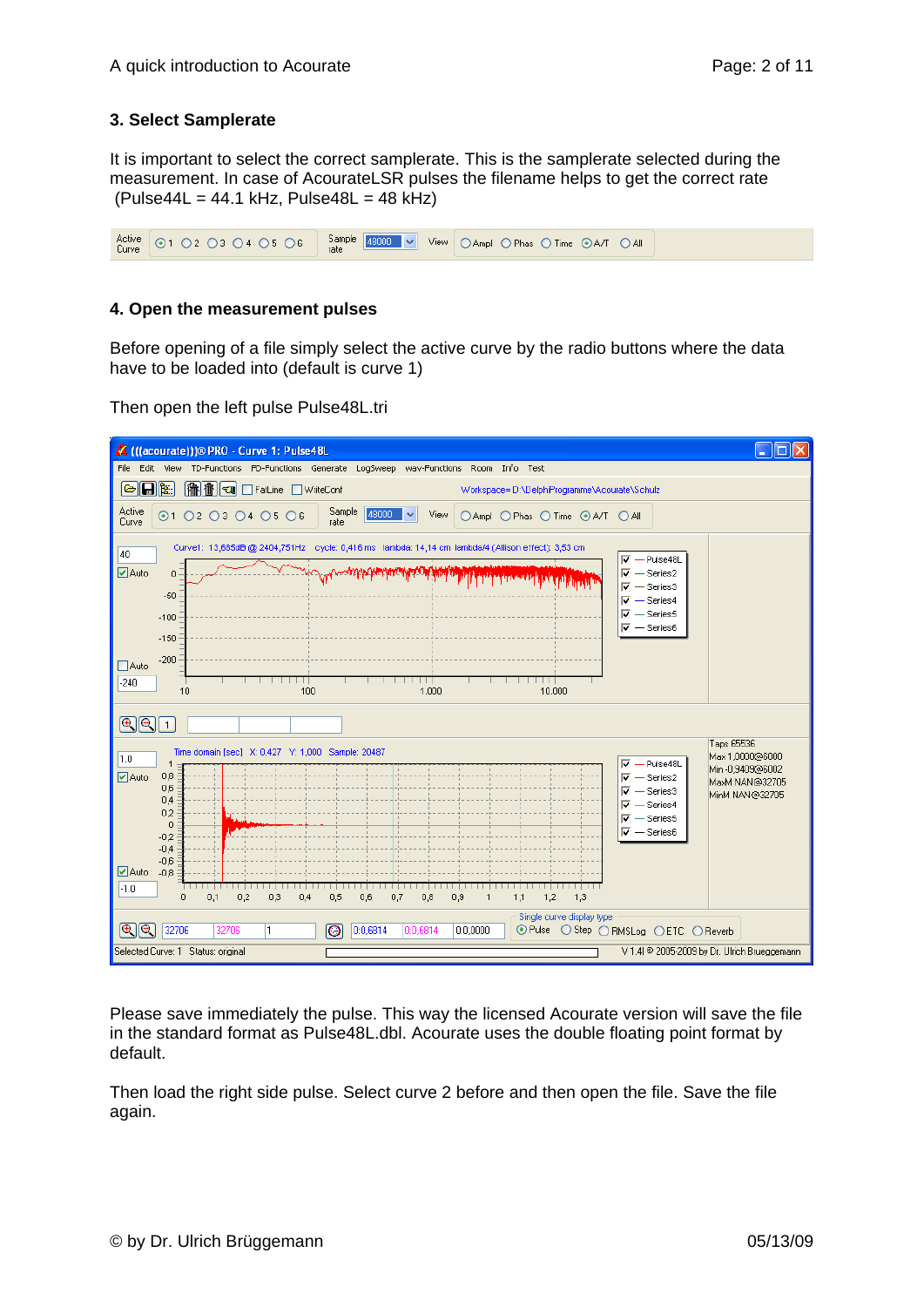

The picture now shows the pulse responses as well as the according unsmoothed frequency responses.

Before starting further calculations it makes sense to play with the scaling of the diagrams. A left and right mouse click will show up some markers and a selected area and it is possible to zoom into the display with the zoom buttons.

It is also possible to switch the type of display with the radio buttons in the upper screen panel:

- amplitude
- phase
- time
- amplitude and time (default)
- amplitude, phase and time

In the time domain chart the display fort he active curve can be switched between:

- pulse display (default)
- step response
- logarithmic display of mean square value
- energy-time-curve
- reverberation according to Schroeder

Please remember in general:

It is necessary always to select a curve as active curve before any further computation. You can do this with the Active Curve radio buttons 1 to 6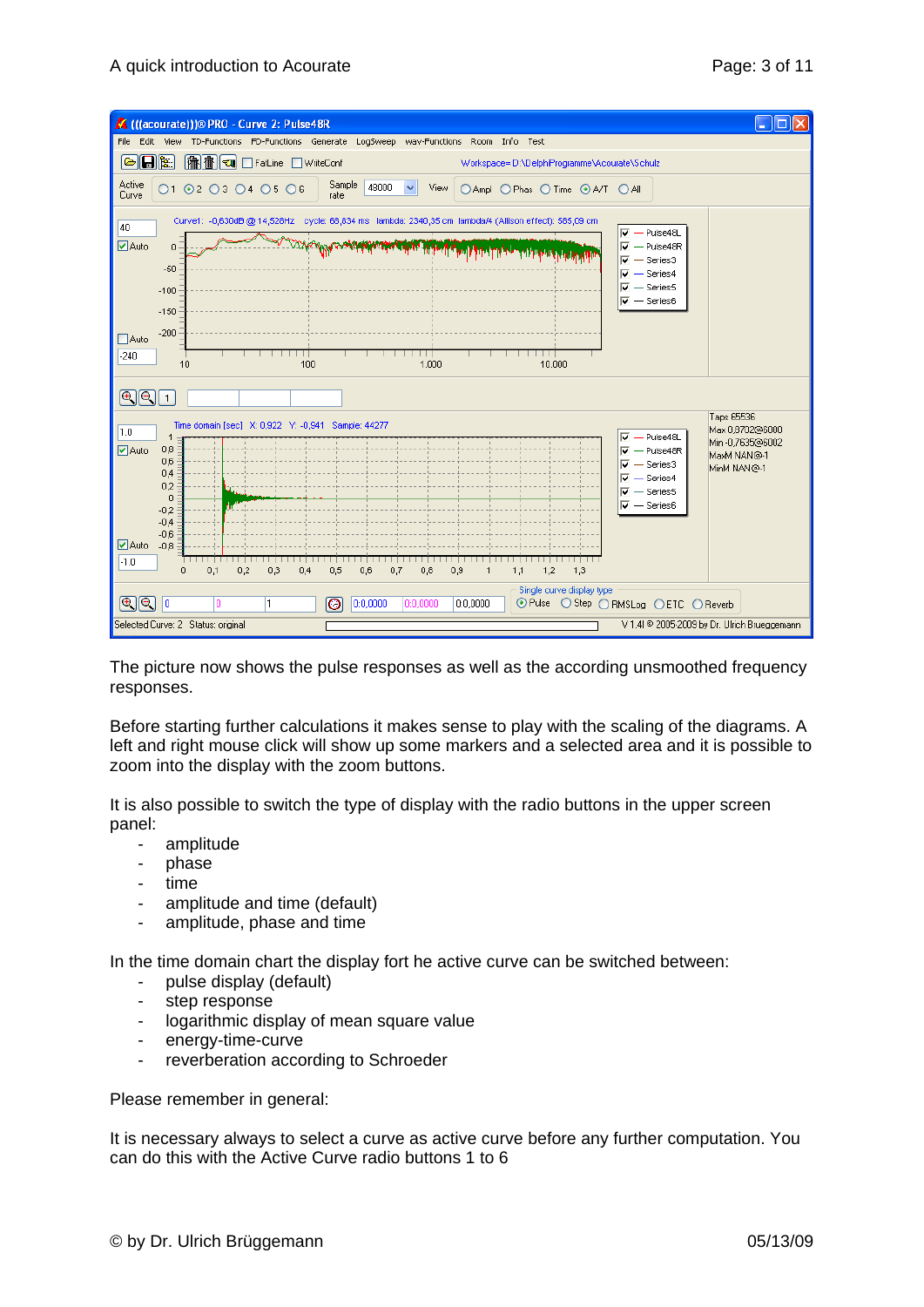### **5. Room correction macro 1**

Acourate in principle is like a scientific pocket calculator with many functions. For a room correction there are some macros defined which simplify the operations. Different single subfunctions are combined in a macro.

So first run menu

Room – Room Macro 1 – Amplitude Preparation

Select the left side pulse response in the edit field (click at the edit field) if not already shown. (Remark: Acourate will memorize the selections for later re-calculations)

| K (((acourate)))® - Room Macro 1: Amplitude Preparation |                            |
|---------------------------------------------------------|----------------------------|
| Room-Macro1                                             |                            |
| Read Room Pulse Measurement                             |                            |
| D:\DelphiProgramme\Acourate\Schulz\Pulse48L             | dЫ.                        |
| Psychoacoustic Response                                 | PSY1: Quick psychoacoustic |
| High Frequency Treatment                                | 23000<br>Hz                |
| Frequency Dependent Window                              | 15<br>7<br>15              |
| Microphone Calibration<br>active                        |                            |
|                                                         | dЫ.                        |
|                                                         |                            |
| ) stereo<br>mono                                        | H<br>Run Macro1            |
|                                                         | Exit                       |

Psychoacoustic Response: Acourate calculates a frequency response which takes care about the transient behaviour of music signals (music is not a steady-state signal) in combination with the given pulse responses. PSY1 quick is a quicker function but also gives a good accuracy already. PSY1 long may take much more computation time.

High frequency behaviour: in the higher frequency range the curve mostly has a steep fallign slope. This is quite normal (it depends on speaker, room, microphone and frequencies close to samplerate/2). With the given example frequencies above 23 kHz will be more smoothed. FDW – frequency dependen windowing: for a correction only a part of the pulse response can be used, a window has to be calculated. The width of the window is dependent on the frequency and defined as number of cycles. A value of 15 e.g. means a window width of 15 ms @ 1 kHz frequency. There is a parameter for the lowest frequency and another one for the highest frequency. In between an interpolation takes place.

In our given example 15 cycles constant over the full frequency range are selected. Smaller values will result in more smoothed frequency responses, larger value will follow the frequenc response with more accuracy and details but als a more dependant position of the listening place.

Microphone calibration: if a calibration file is available it can be also taken into account

After starting the macro the calculation will be carried out, the results will be shown in curve 1 and 2. Remark: overwriting or deleting of a curve in the display does not destroy saved files, here e.g. the files Pulse48L.dbl and Pulse48R.dbl will still exist.

The results will be saved as Pulse48Lmp.dbl and Pulse48Rmp.dbl in the project workspace automatically. Existing files will be overwritten without any query.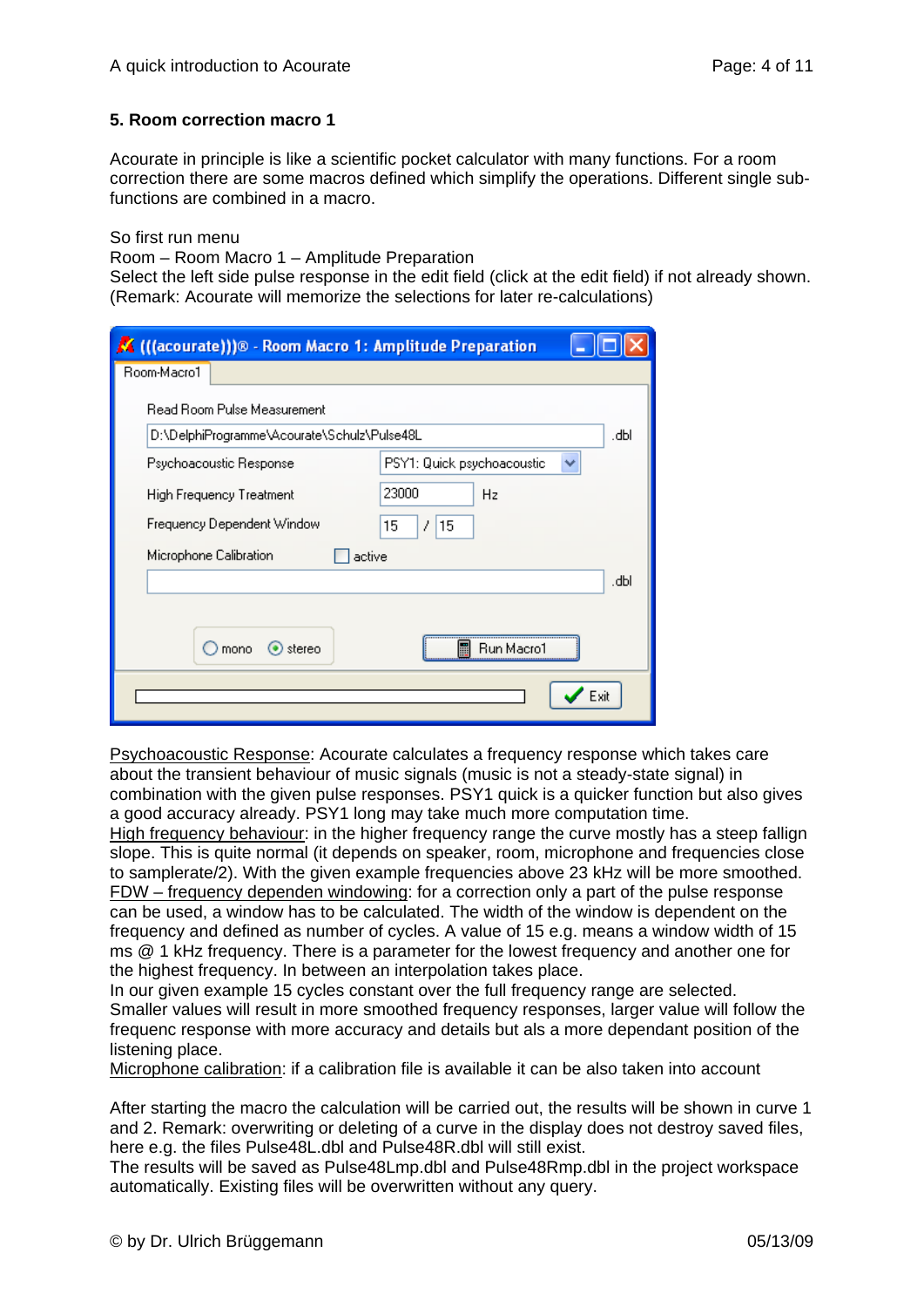

# **6. Target curve design with macro 2**

Menu

Room – Room macro 2 – Target curve designer

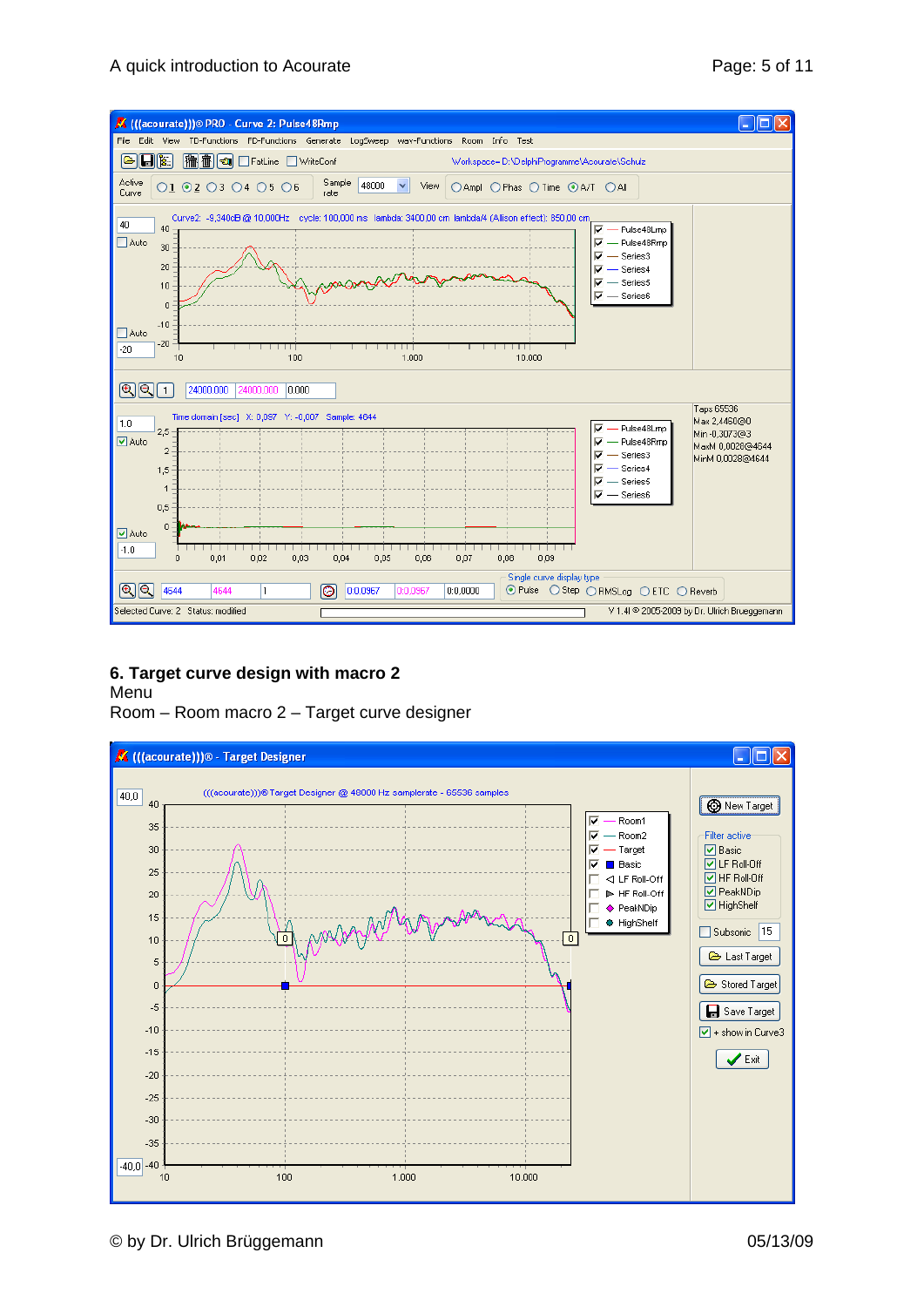New Target starts with a horizontal flat target curve.

The blue point markers can be dragged with the mouse

a) Curve slope. It is recommended to start with a slope of about -3 dB. Drag the right point down.

b) Move target curve up and down. Drag the curve with the left point marker.

The target curve shall be placed BELOW the measurement curves but as close as possible. All curve parts above the target will be corrected , all parts below the target are not taken into the correction calculation. It is allowed that the target may cross some single dips. Thus dips are not boosted in the correction and the overall correction get a better resolution and less attenuation.



The example shows that around 125 Hz the dip is crossed by the target. Otherwise it would be necessary to lower the target by -6 dB. Thus there would be more attenuation by the correction filter just because of this single dip.

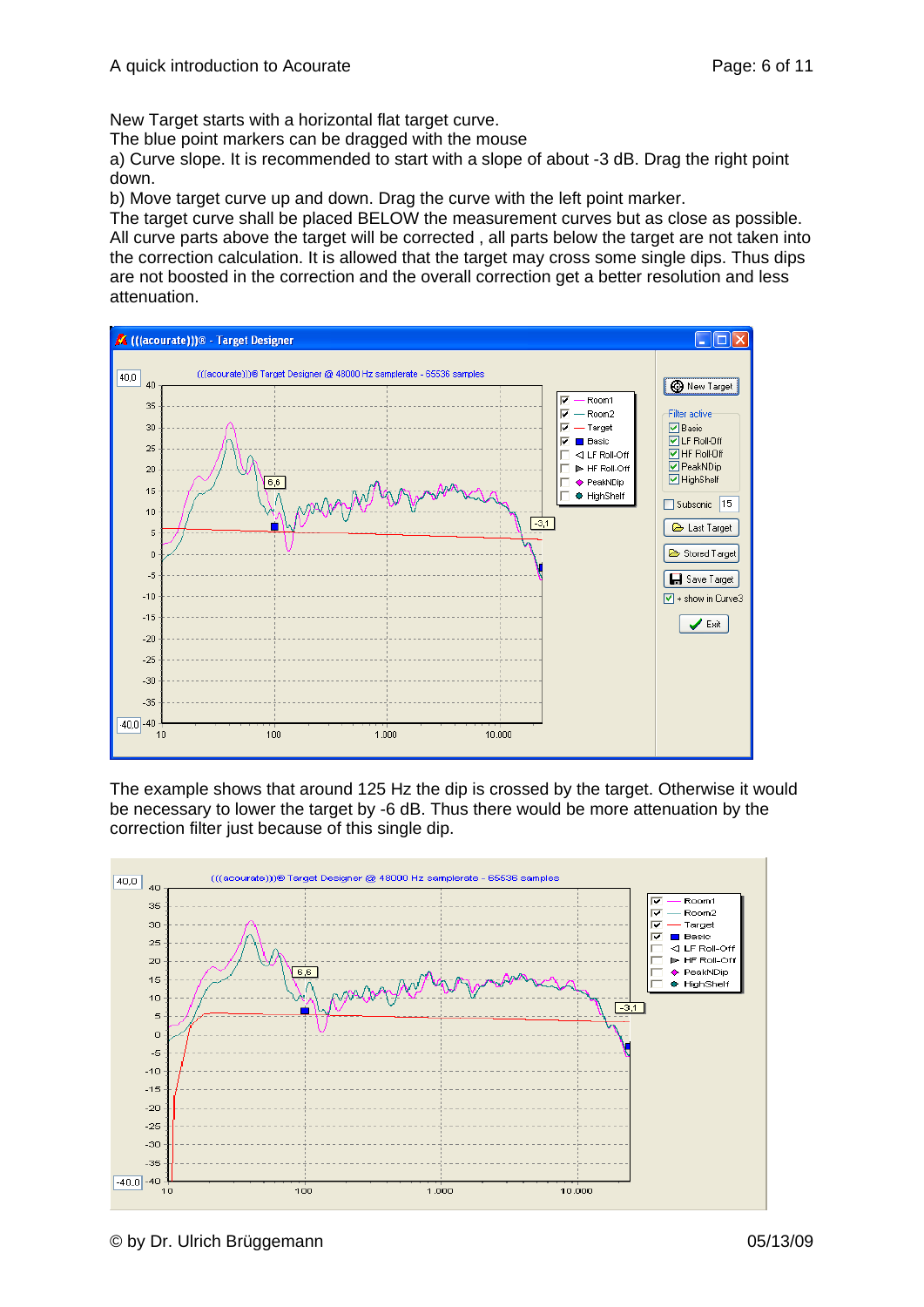Further on the subsonic filter is switched on @ 11 Hz. This allows to efficiently cancel low frequencies like rumbling.



In the next step the HF Roll-Off function has been selected in the chart legend. (a new small triangle point marker appears). Drag the marker to get a parallel target curve compared to the measurement curves. This will result in a flat correction at high frequencies.



With the HighShelf function you can easily create a lifted target curve in the low frequency area.

There are other functions in the chart legend which can be used to modify the target curve. But for the first steps the example already gives a good start point.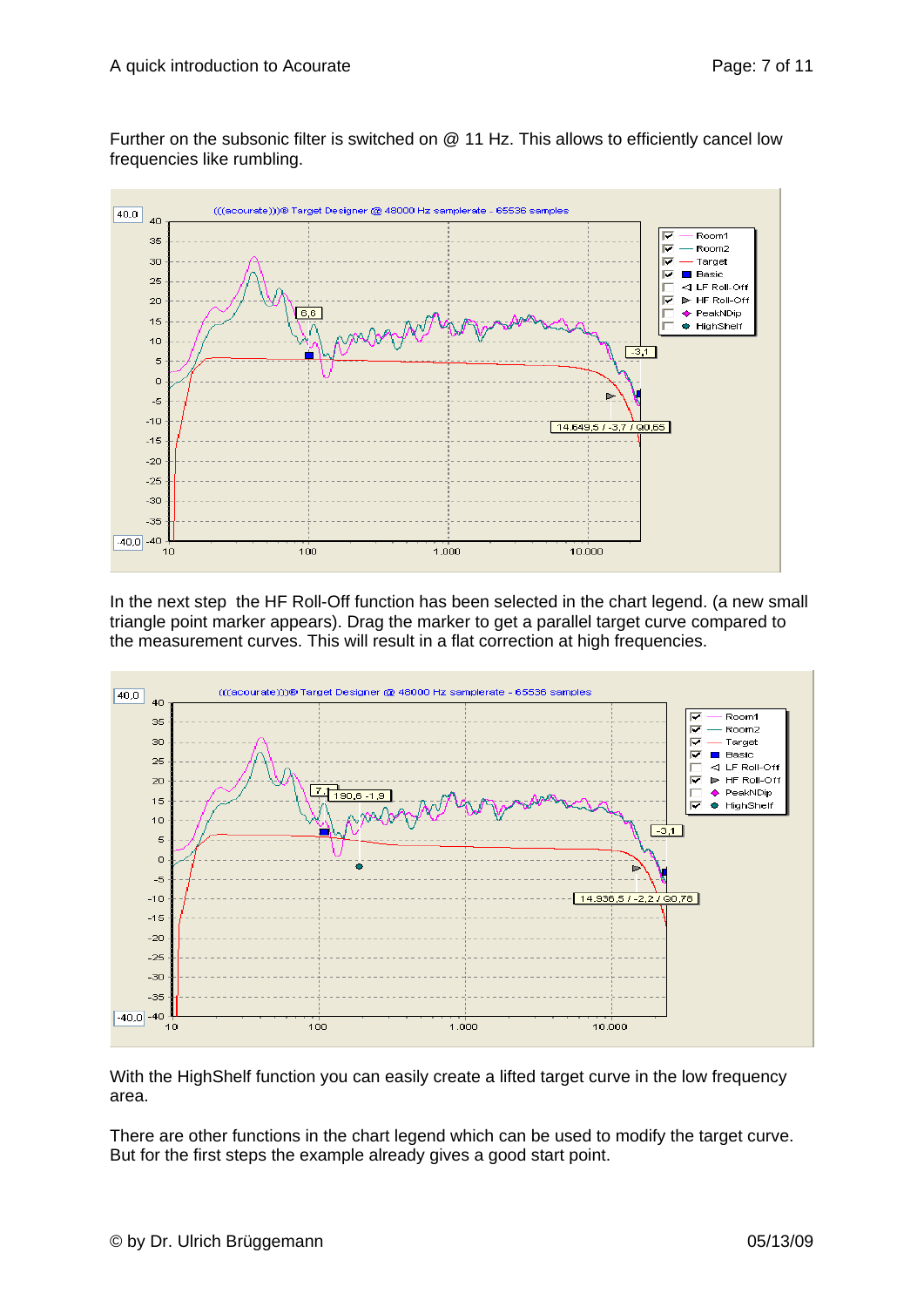Save the target (default name: Target.dbl). Exit will switch back to the Acourate window, the target is shown as curve 3.



Remark: the curve display in the target designer has less resolution compared to the Acourate target display. This is intended to allow a quick manipulation of the target curve in the designer.

Now a target curve has been created..

# **7. Macro 3 – Target curve minus Measurement curve = Correction**

The next step is menu Room – Room macro 3: Inversion

| K (((acourate)))® - Room Macro 3: Inversion |      |
|---------------------------------------------|------|
| Room-Macro3                                 |      |
| <b>Boom Pulse Measurement</b>               |      |
| D:\DelphiProgramme\Acourate\Schulz\Pulse48L | .dbl |
| Target                                      |      |
| D:\DelphiProgramme\Acourate\Schulz\Target2  | .dbl |
| use standard target in workspace            |      |
|                                             |      |
|                                             |      |
| Run Macro3<br>團<br>$\odot$ stereo<br>mono   |      |
|                                             | Exit |

#### © by Dr. Ulrich Brüggemann 05/13/09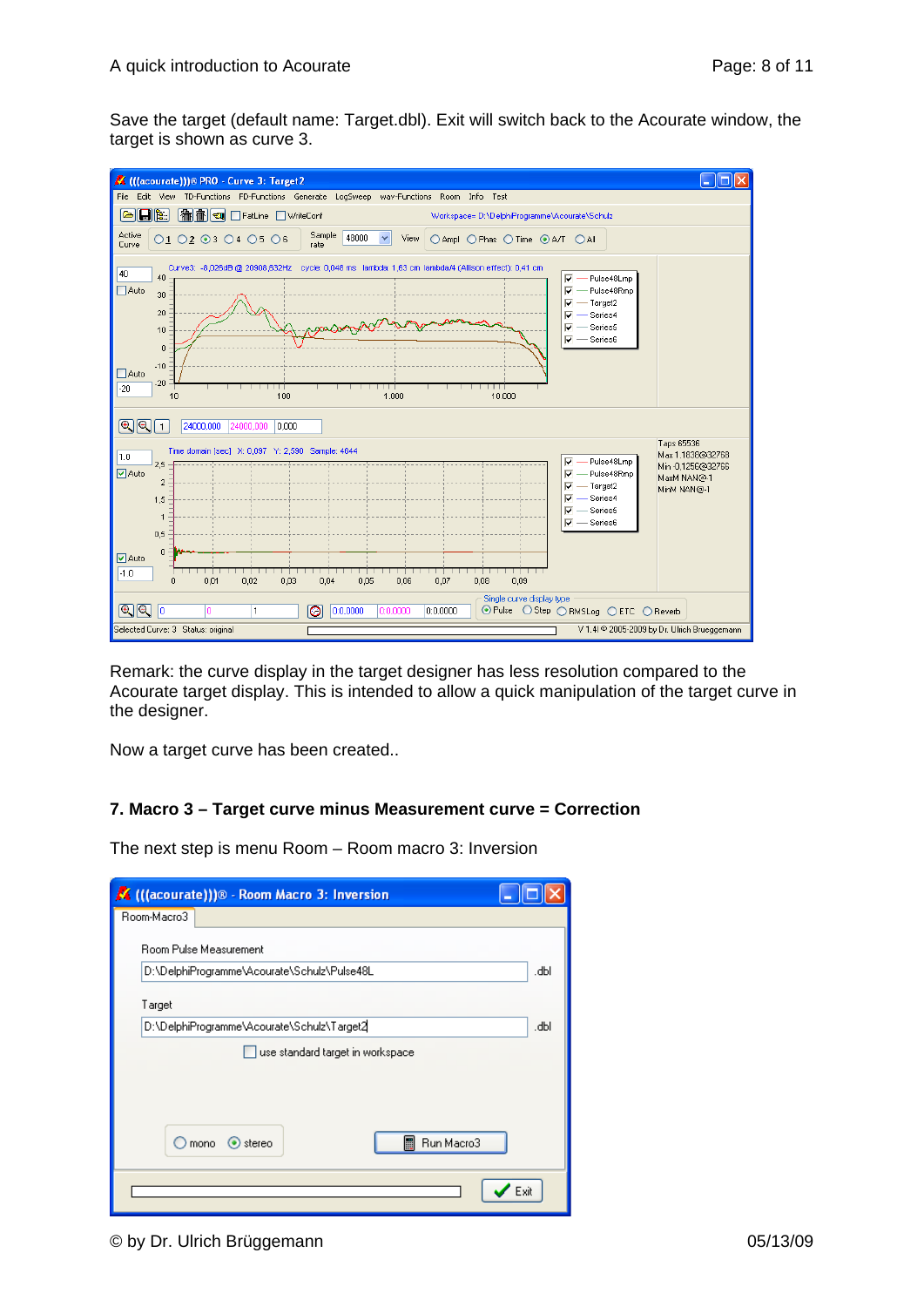Therefore click at the edit fields and select the desired pulse responses. Acourate will make a proposal automatically based on the previous macros.



The computed corrections will be displayed as curve 4 and 5. They are saved as Pulse48Linv.dbl und Pulse48Rinv.dbl.

# **8. Macro 4 – Computation of the final Correction Filters incl. Excessphase Correction**

### Menü

Room- Room macro 4: Filter Generation:

| K (((acourate)))® - Room Macro 4: Filter Generation                                                                                          |
|----------------------------------------------------------------------------------------------------------------------------------------------|
| Room-Macro4                                                                                                                                  |
| Previous gain ratio: -9,927 [dB]                                                                                                             |
| <b>Boom Pulse Measurement</b>                                                                                                                |
| D:\DelphiProgramme\Acourate\Schulz\Pulse48L<br>JЫ.                                                                                           |
| 3<br>1.5<br>7<br>1.5<br>3<br>7<br>Excess phase correction window<br>Crossover Detection: 1-way system.                                       |
| Filter samplerate<br>$\nabla$ 48<br>96<br>$\Box$ 176<br>$\Box$ 192<br>$\triangleright$ 44<br>88<br>'AV<br>Max. correction gain $ 0,0 $<br>dВ |
| ⊙ stereo<br>mono<br>Run Macro4                                                                                                               |
| Exit                                                                                                                                         |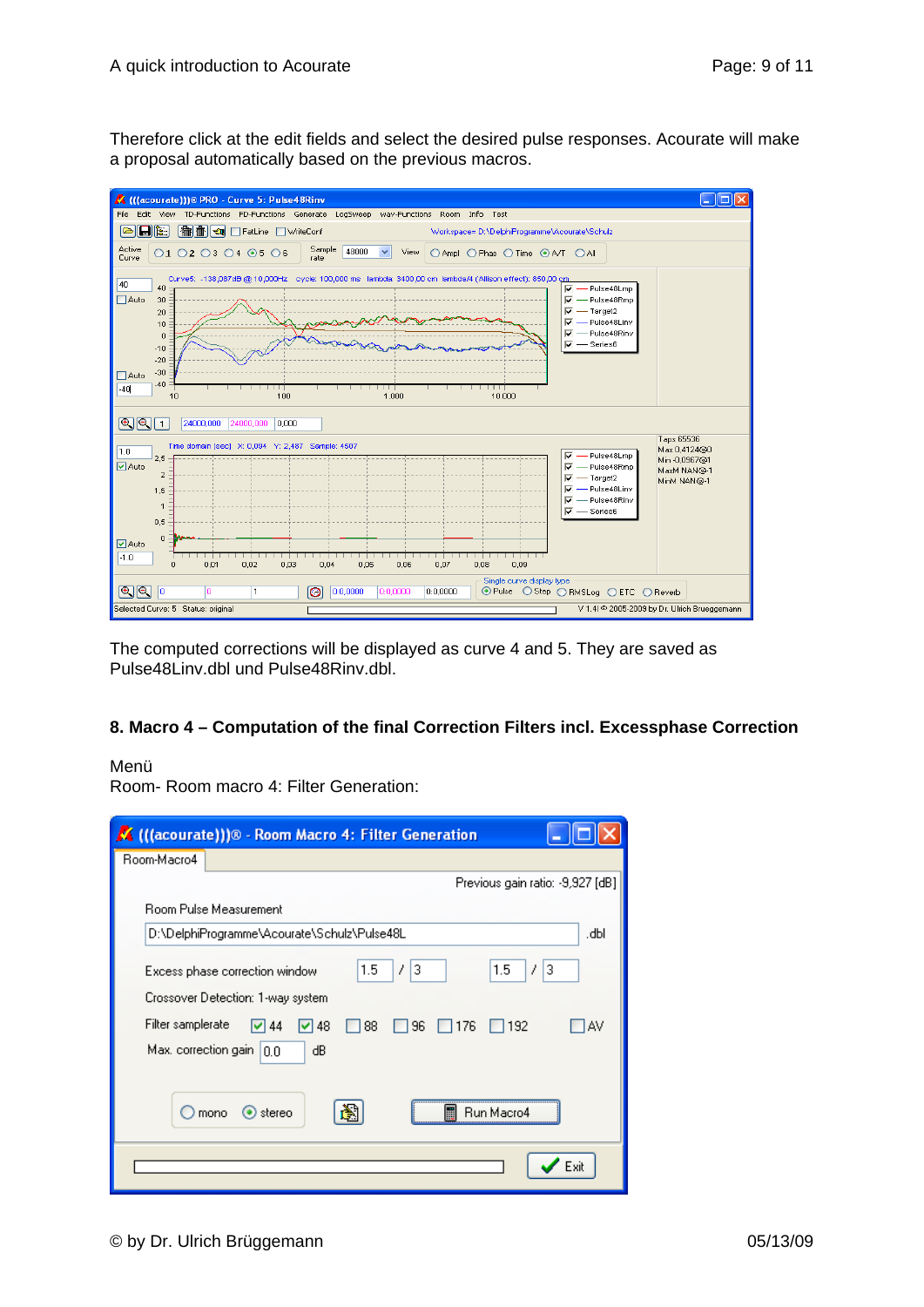Excessphase correction: similar to the frequency dependent windowing parameters have to be defined fort he excessphase correction. Start values are 1.5/3. For left and right channels you can define different values, but they should not be too different. A bigger value will result in a bigger phase correction. But it is necessary to watch out for instable results with big values, see 9. Test Convolution

In the most simple case there are no crossovers defined and Acourate will detect a 1-waysystem.

Filter samplerate: it is possible to define filters with several samplerates. Start point in our example is the samplerate 48 kHz. As e.g. the filter shall be used with wav-files also 44.1 kHz are checked.

Max. Gain: by default the correction will be normalized in a way that no frequency will be boosted above 0 dB. It is still possible to modify the gain but clipping can happen in case of a higher gain. Please note the dependency on the maximal gain in the wav-signal.

After start of macro 4 the correction filters will be computed and saved under the filenames Cor1L44.dbl, Cor1R44.dbl, Cor1L48.dbl und Cor1R48.dbl.

## **9. Menu Room Special: Test Convolution**

It is recommended to run a test convolution after finishing macro 4. This step convolves the original pulse responses with the new correction filters and shows the result as curves 1 and 2.

Select the step response display in the time domain chart.



Typically you can notice some oscillation before the step. A low frequency oscillation is ok. But high frequency oscillations may be experienced as a nasty pre-ringing. A bad example: